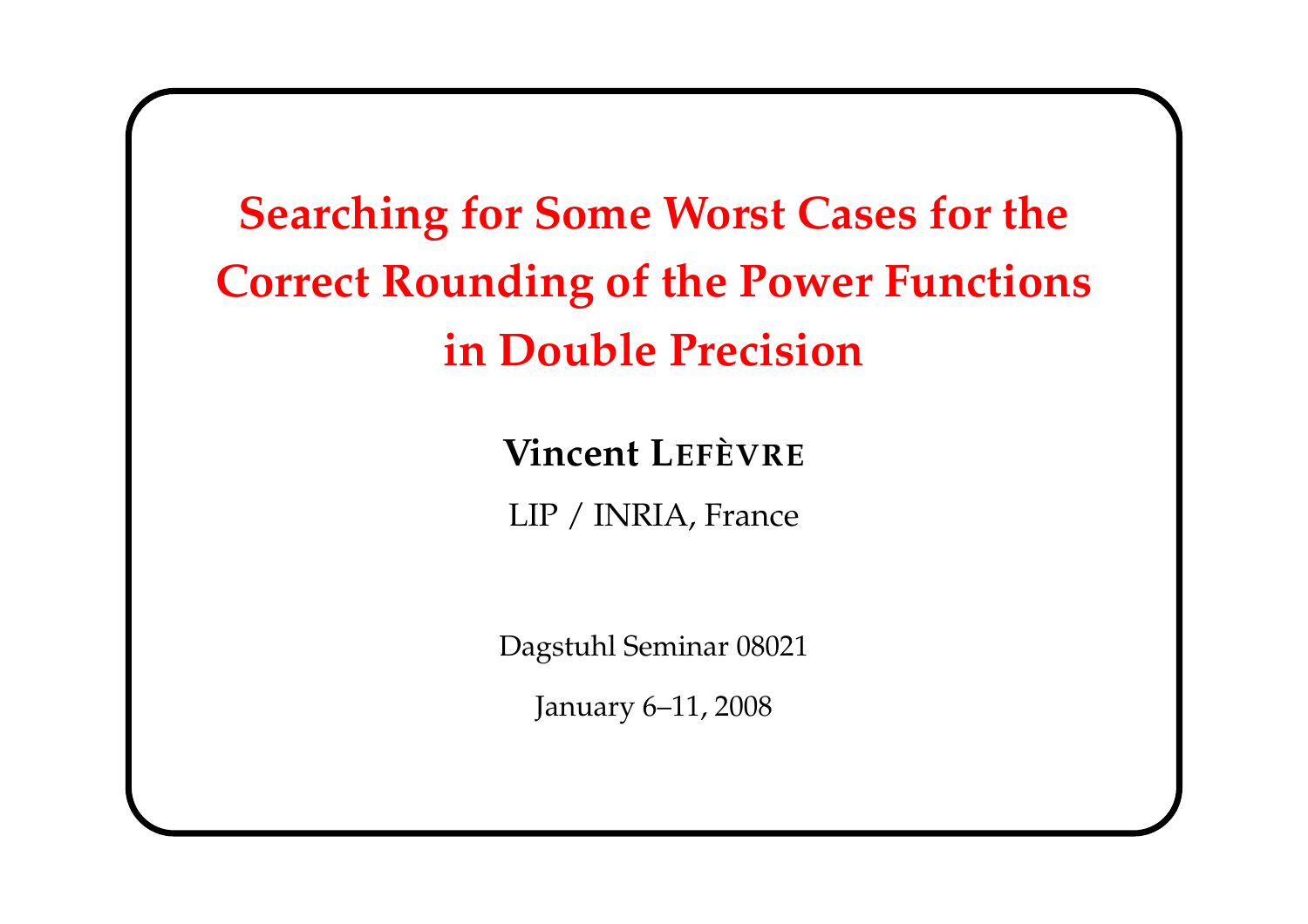# **Introduction / Outline**

Worst cases for the correct rounding of  $x^y$  in double precision: 2 floating-point arguments → too many values to test. But interesting partial results. . .

- My algorithm to search for *all* the worst cases of a numerically regular unary function. Sublinear time complexity.
- Application to the integer power functions  $x^n$ , where n is an integer (not too large).

*<sup>→</sup>* Joint work with Peter Kornerup and Jean-Michel Muller.

• Application to the detection of the exact cases of  $x^y$ . *<sup>→</sup>* Joint work with Christoph Quirin Lauter.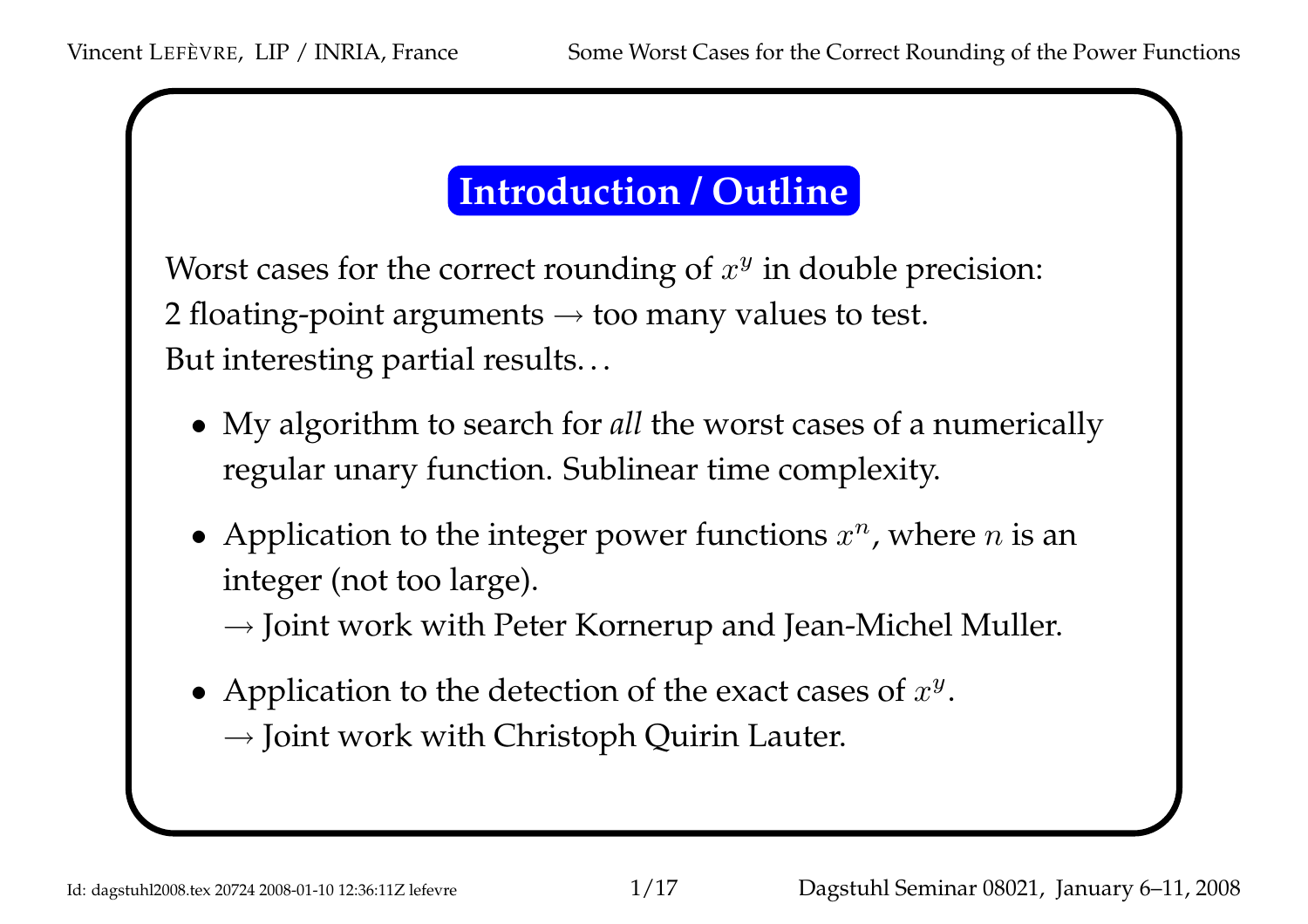### **Lefèvre's Algorithm: Introduction**

1976: More general case (Hirschberg and Wong).

1997: Find a lower bound on the distance between a segment and  $\mathbb{Z}^2.$ <sup>I</sup> presented <sup>a</sup> first *efficient* algorithm (with low-level operations). Complex proof. In fact, *exact* distance on <sup>a</sup> larger domain.

2005 (Arith'17): <sup>2</sup> improvements:

- A more geometrical and intuitive proof.
- <sup>A</sup> variant/improvement of the algorithm.

Today: simplified explanations. . .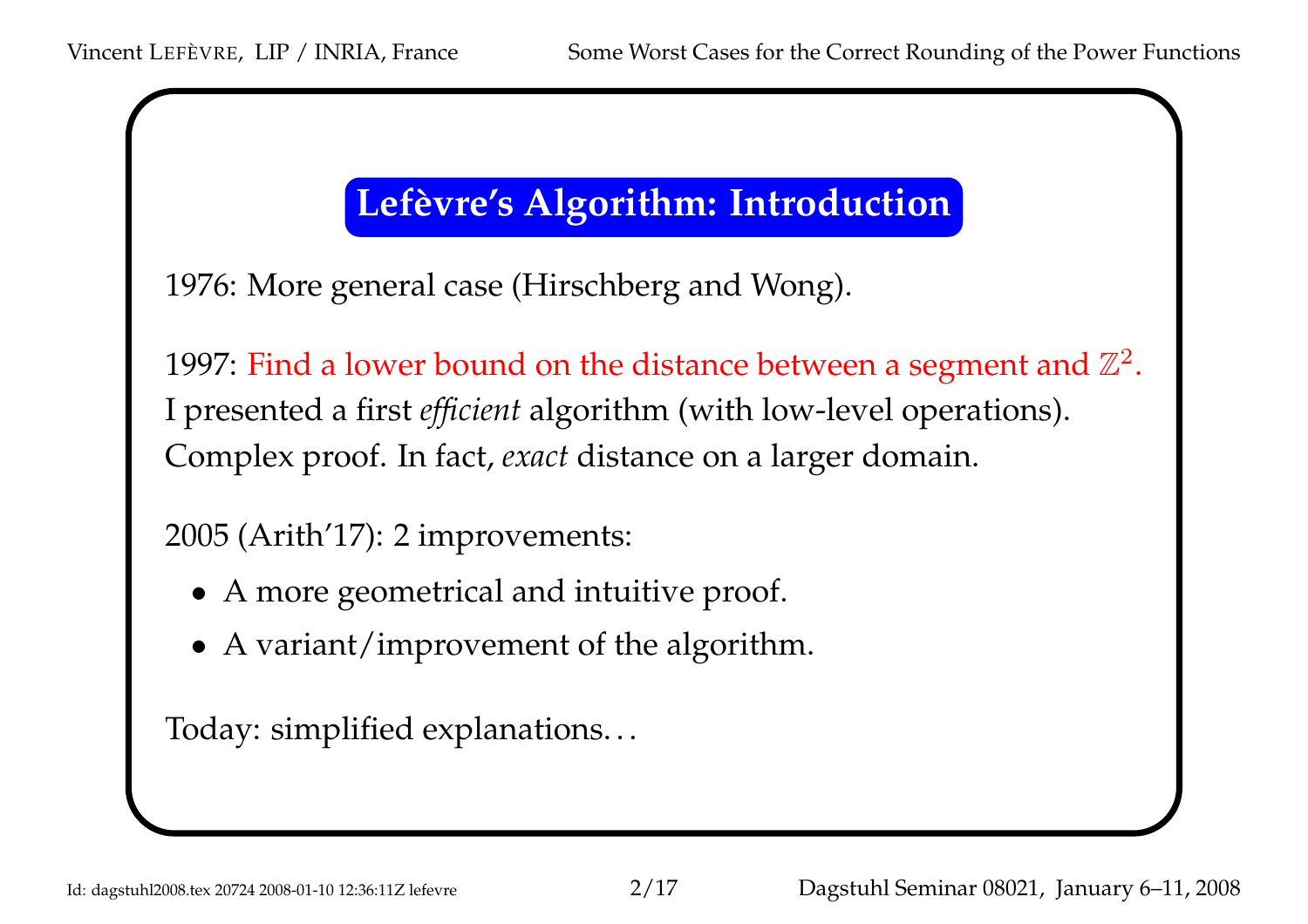### **The Problem (Without Details)**

**Goal:** the exhaustive test of the elementary functions for the TMD <sup>i</sup> n <sup>a</sup> fixed precision (e.g., in double precision), i.e. "find the breakpoint numbers  $x$  such that  $f(x)$  is very close to a breakpoint number".

Breakpoint number: machine number or "half-machine number". → Worst cases for *f* and the inverse function  $f^{-1}$ .

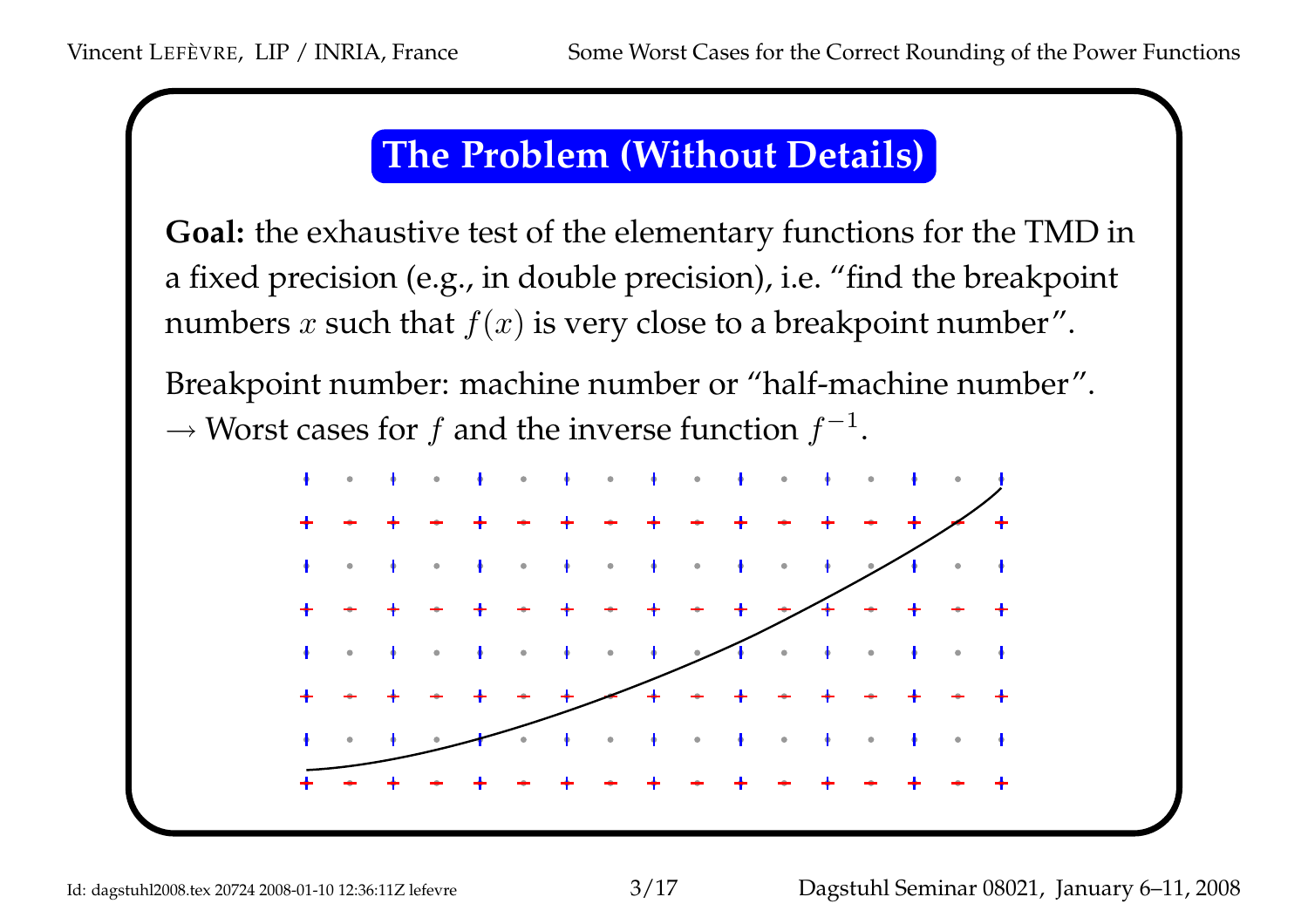In each interval:

- *f* approached by a polynomial of degree  $1 \rightarrow$  segment  $y = b ax$ .
- Multiplication of the coordinates by powers of  $2 \rightarrow \text{grid} = \mathbb{Z}^2$ .

One searches for the values *n* such that  $\{b-n.a\} < d_0$ , where a, b and  $d_0$  are real numbers and  $n \in [0, N - 1]$ .

*{ x }* denotes the positive fractional par<sup>t</sup> of *x*.

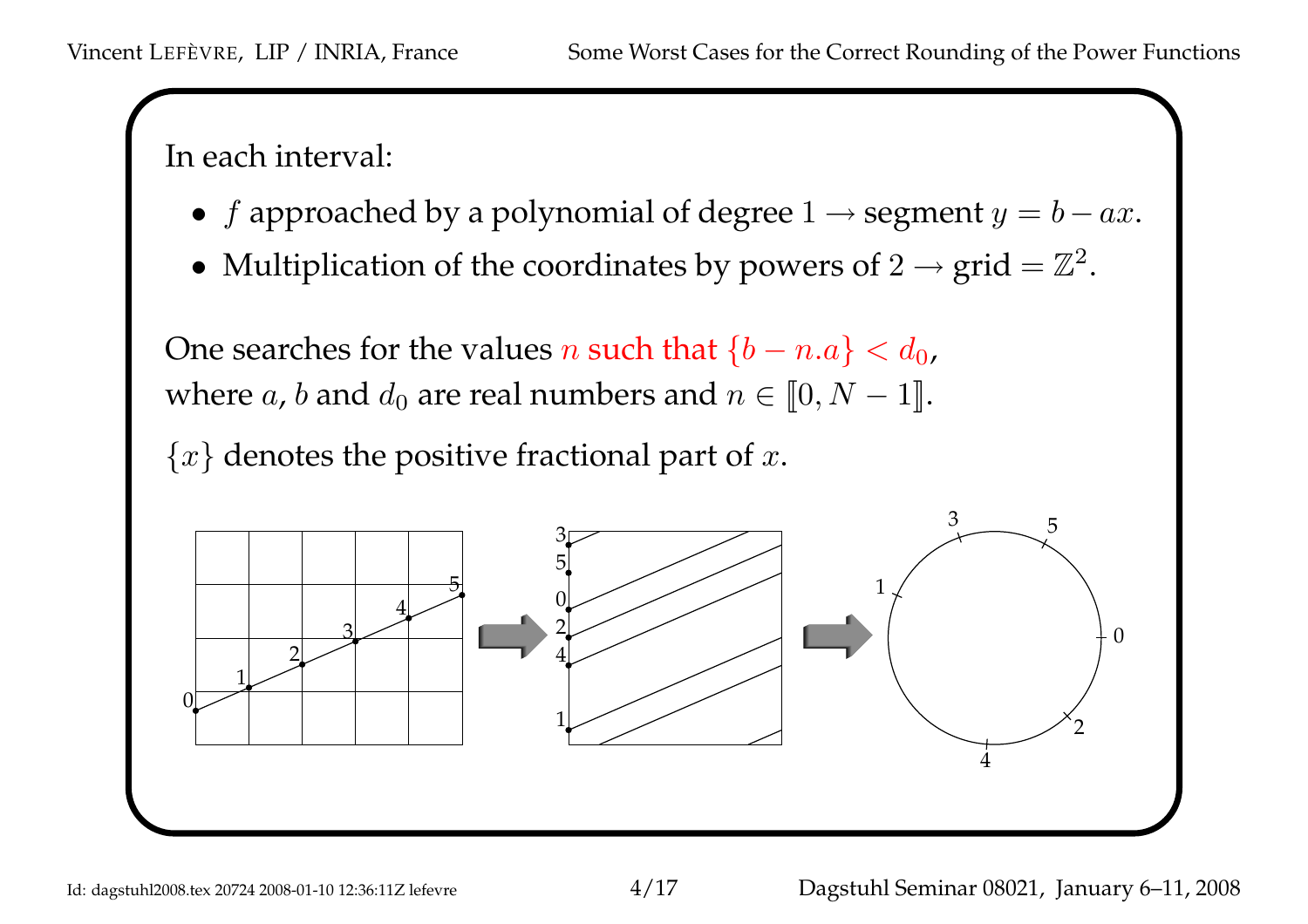- We chose <sup>a</sup> positive fractional par<sup>t</sup> instead of centered.  $\rightarrow$  An upward shift is taken into account in *b* and  $d_0$ .
- If *a* is rational, then the sequence 0*.a*, 1*.a*, 2*.a*, 3*.a*, . . . (modulo 1 ) is periodical.

*<sup>→</sup>* This makes the theoretical analysis more difficult.

*<sup>→</sup>* In the proof, one assumes *a* irrational, or equivalently, a rational number <sup>+</sup> an arbitrary small irrational number.

But in the implementation, *<sup>a</sup>* is rational.

*<sup>→</sup>* Extension to rational numbers by continuity.

*→* Care has been taken with the inequality tests since they are not continuous functions.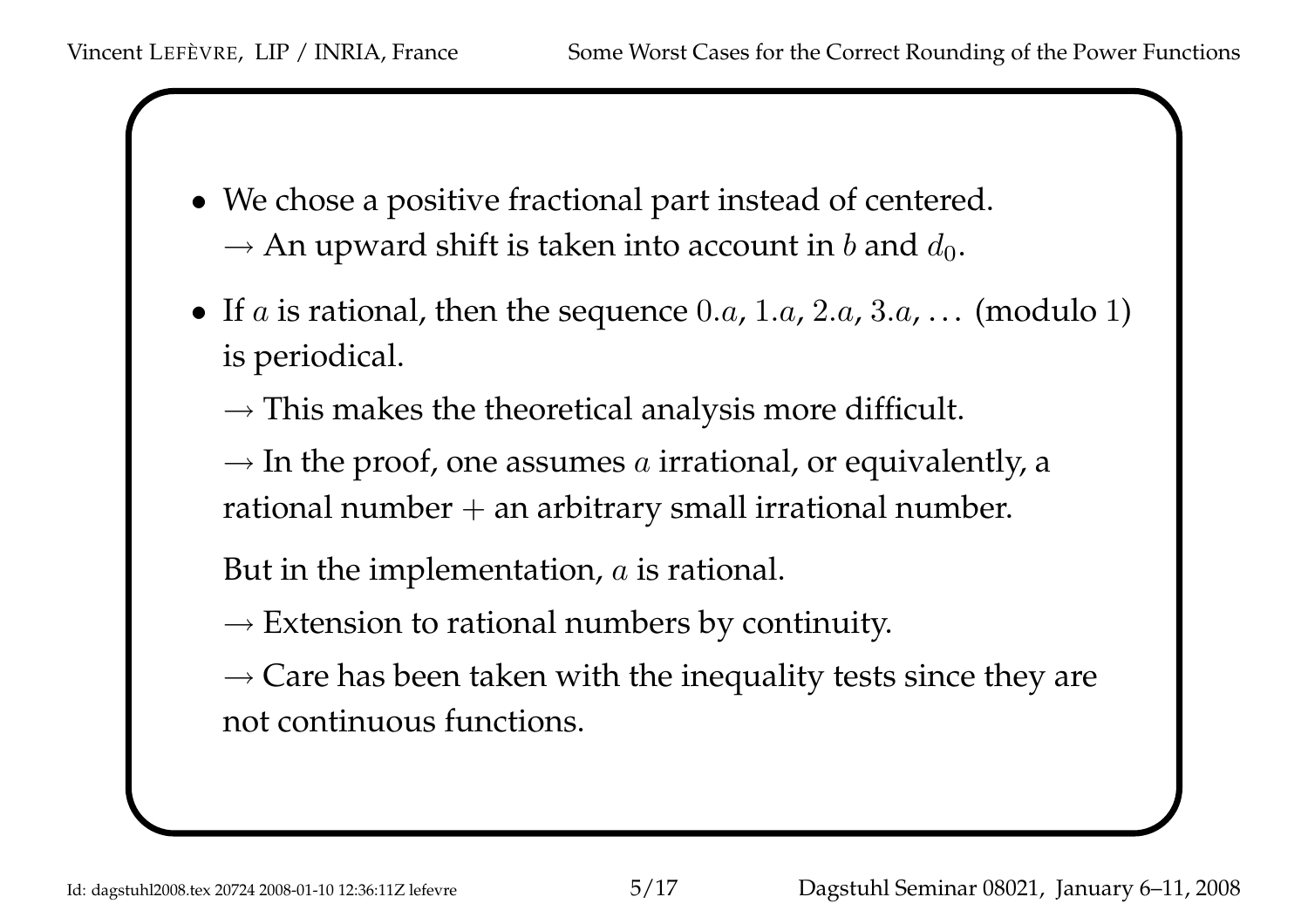# $\mathbf{N}$  **(Notations / Properties of**  $k.a \text{ mod } 1$  **(** $0 \leq k < n$ **)**

Configuration properties to be proved by induction, for some values of *<sup>n</sup>* (determined by induction):

- Intervals  $x_0, x_1, \ldots, x_{u-1}$  of length  $x$ , where  $x_0$  is the left-most interval and  $x_r = x_0 + r.a$  (translation by  $r.a$  modulo 1).
- Intervals  $y_0, y_1, \ldots, y_{v-1}$  of length  $y$ , where  $y_0$  is the right-most interval and  $y_r = y_0 + r.a$  (translation by  $r.a$  modulo 1).
- Total number of points (or intervals):  $n = u + v$ .

In short: **2 primary intervals**  $x_{0}$  (left) and  $y_{0}$  (right) + images.

```
Initial configuration: n=2, u=v=1.
```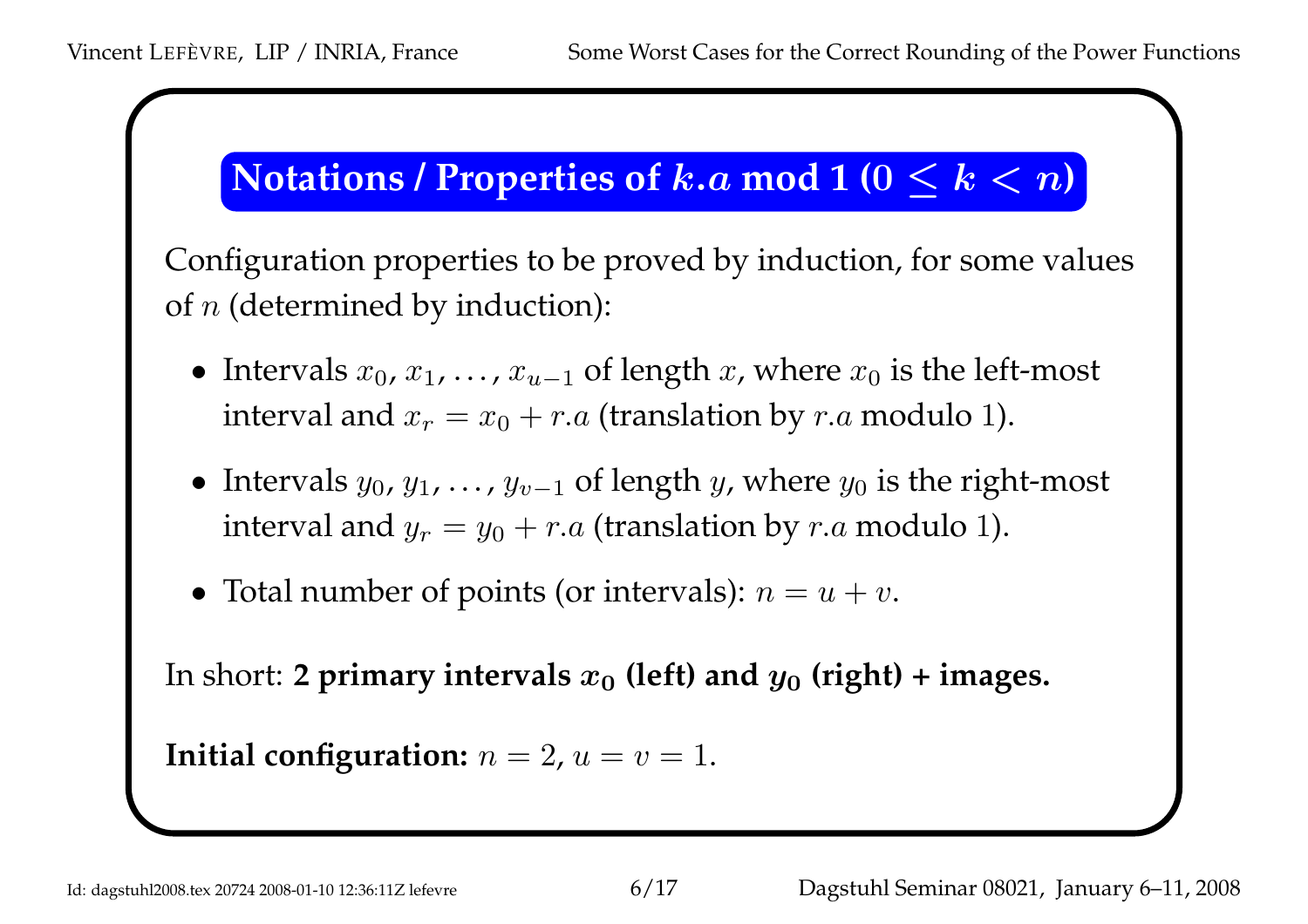# **Example: The First Configurations**

With  $a = 17/45$ . Note: scaling by 45.

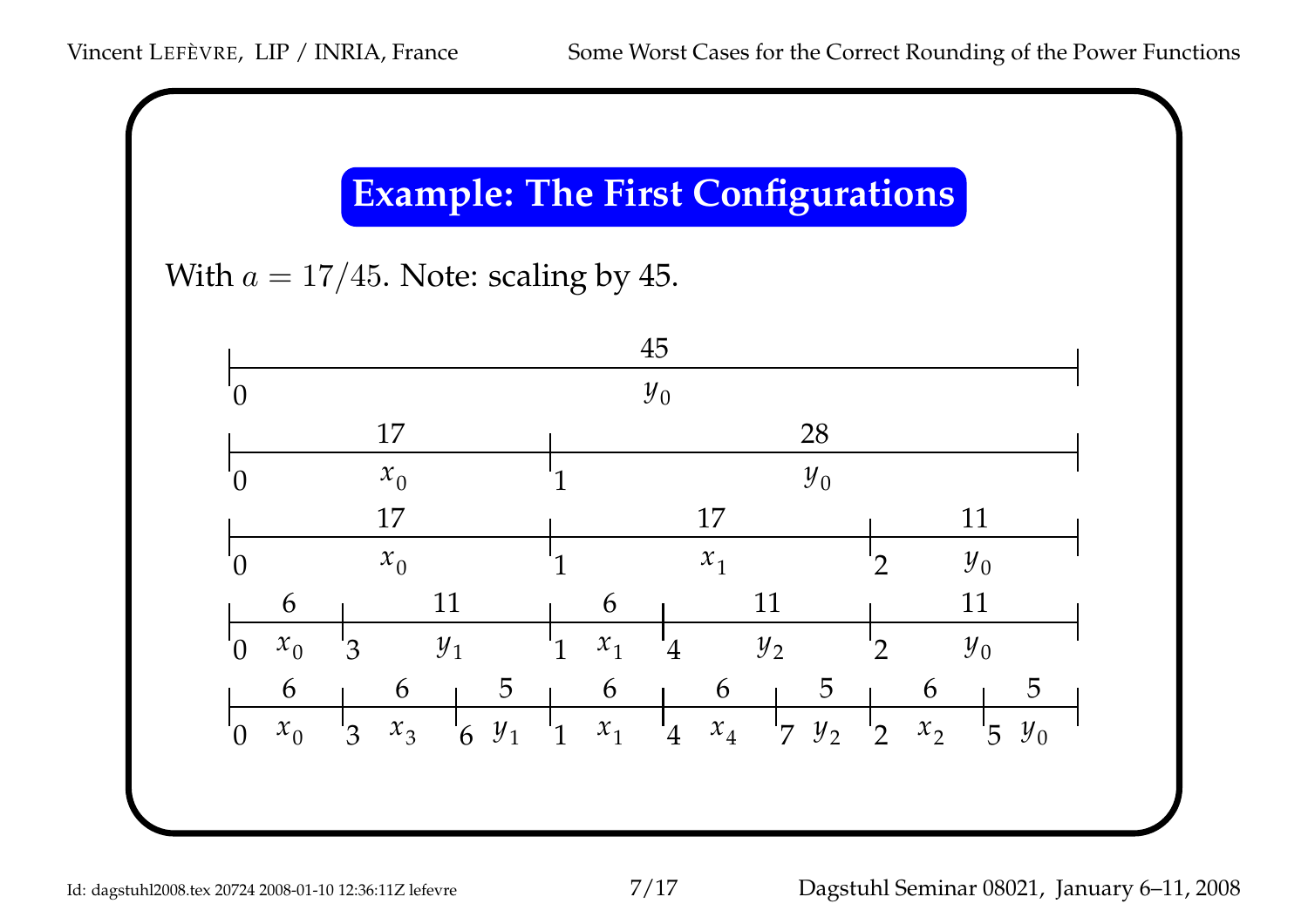### **From a Configuration to the Next One**

• The main idea: when adding new points, one of the primary intervals is affected first, then all its images are affected in the same way.

For instance, see both intervals of length <sup>17</sup> on the figure and how they are split on the following two configurations.

- We only need to focus on what occurs in the primary intervals.
- At the same time, we track the position of the point *b*:
	- $-$  whether it is in an interval  $x_k$  or in an interval  $y_k$ ;
	- **–** its distance to the left endpoint of the interval.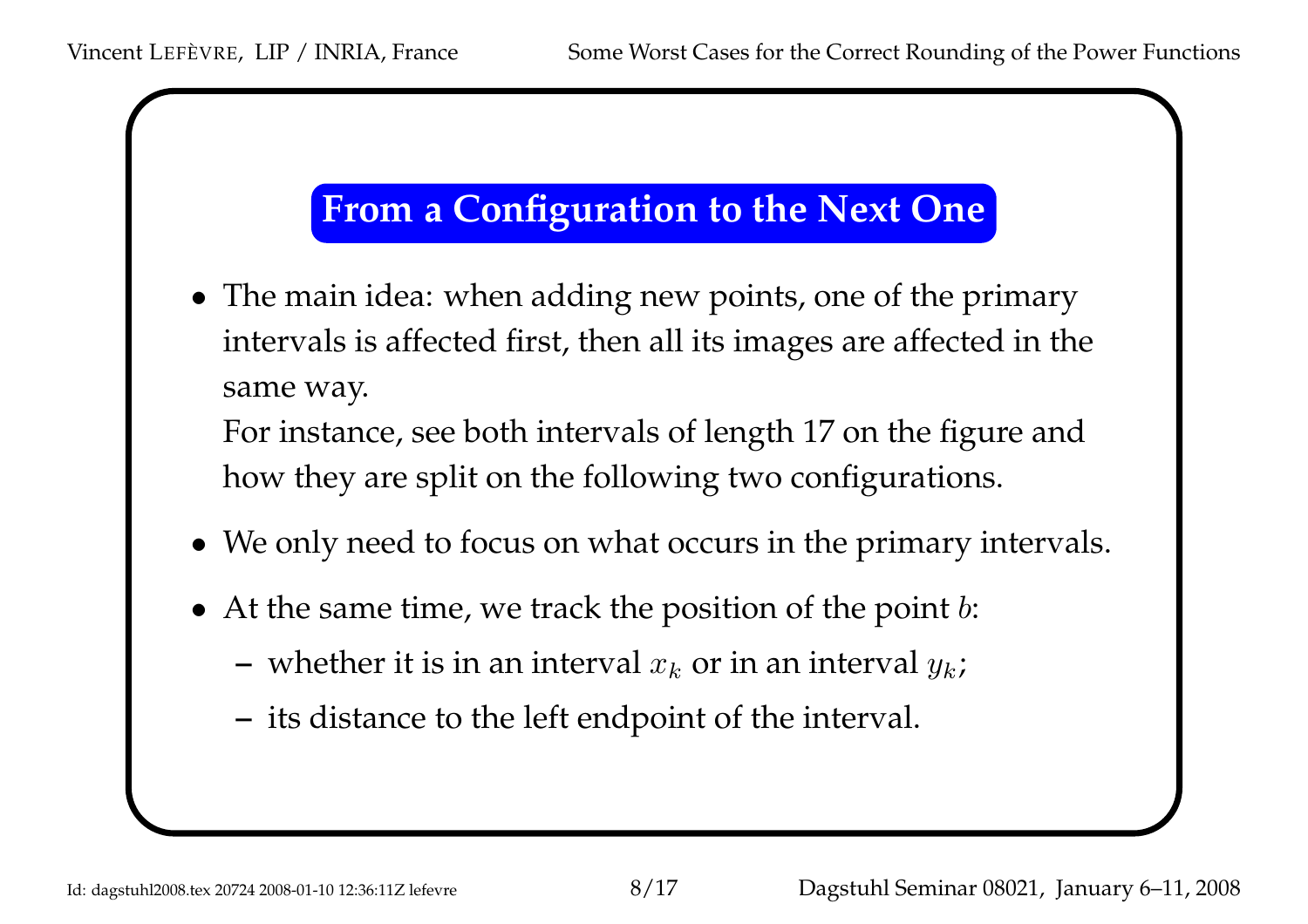

- The primary interval has an endpoint of index 0 (no inverse image). Let *<sup>m</sup>* be the index of the other endpoint.
- The new point  $n.a$  splits the interval into  $[m.a, n.a]$  and  $[n.a, 0.a]$ .
- The points of indices *m* and *<sup>n</sup>* are adjacent. *<sup>→</sup>* So are the points of indices  $m-1$  and  $n-1$ , and their distance  $\ell$  is either  $x$  or  $y$ . *<sup>→</sup>* Same distance between the points of indices *m* and *n*.
- Only possibility: the primary interval of length  $h = \max(x, y)$  is split into 2 intervals of respective lengths  $\ell = \min(x, y)$  and  $h - \ell$ ( *<sup>→</sup>* similar to the subtractive Euclidean algorithm).

*→* As <sup>a</sup> consequence, the point of index *<sup>n</sup>* is completely determined.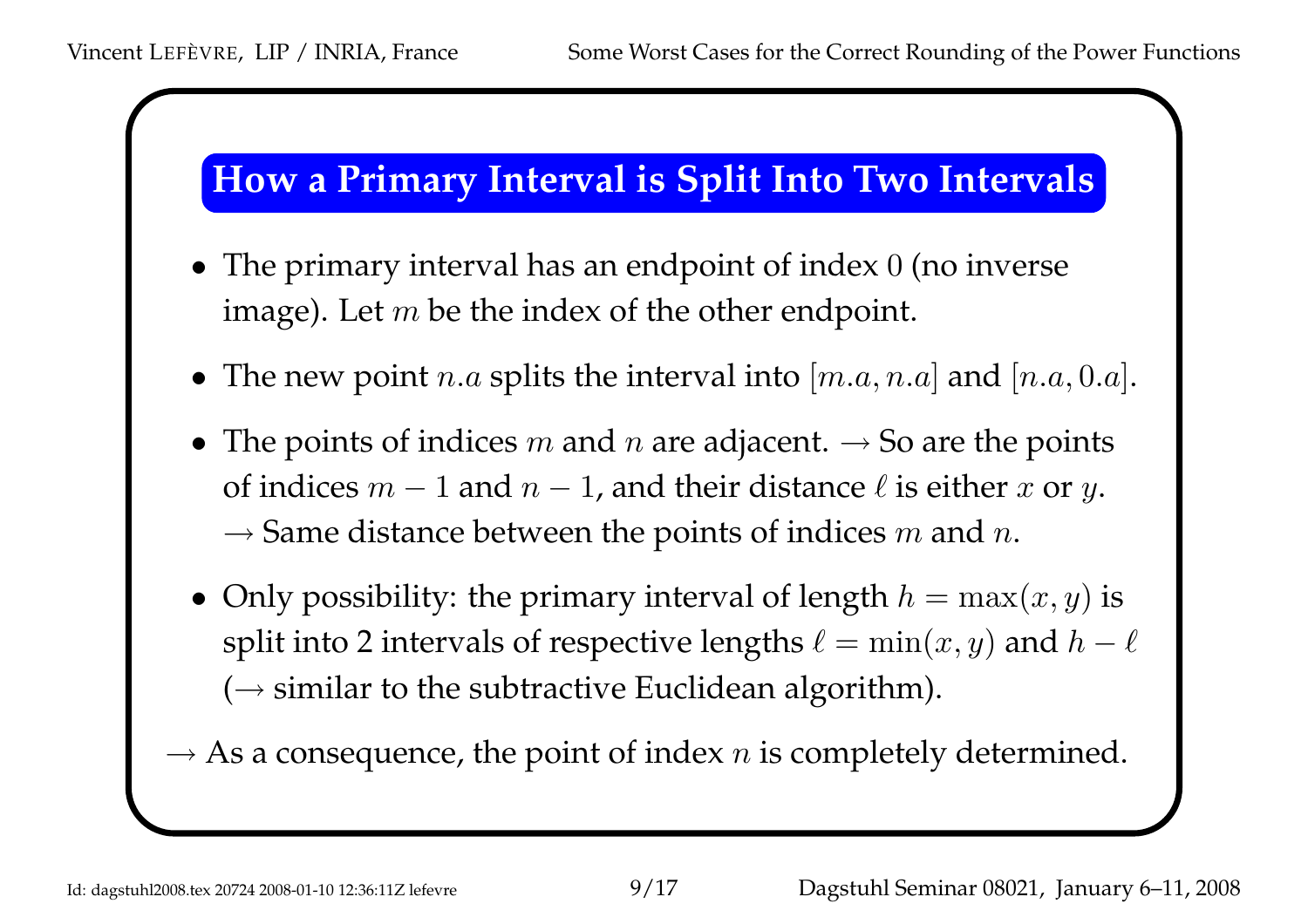# **Algorithms**

**Basic algorithm** (1997): returns a lower bound  $d$  on  $\{b - n.a\}$  for  $n \in [0, N - 1]$  (in fact, *d* is the exact distance for  $n \in [0, N' - 1]$ , where  $N \le N' < 2N$ ).

**Here:** parameters chosen so that  $d \geqslant d_0$  in most intervals, allowing to immediately conclude that there are no worst cases in the interval.

**New algorithm** (mentioned in 1998): returns the index  $n < N$  of the first point such that  $\{b - n.a\} < d_0$ , otherwise any value  $\geq N$  if there are no such points.

Gives the information we need, but uses an additional variable, so that it is slower. Good replacement for the naive algorithm.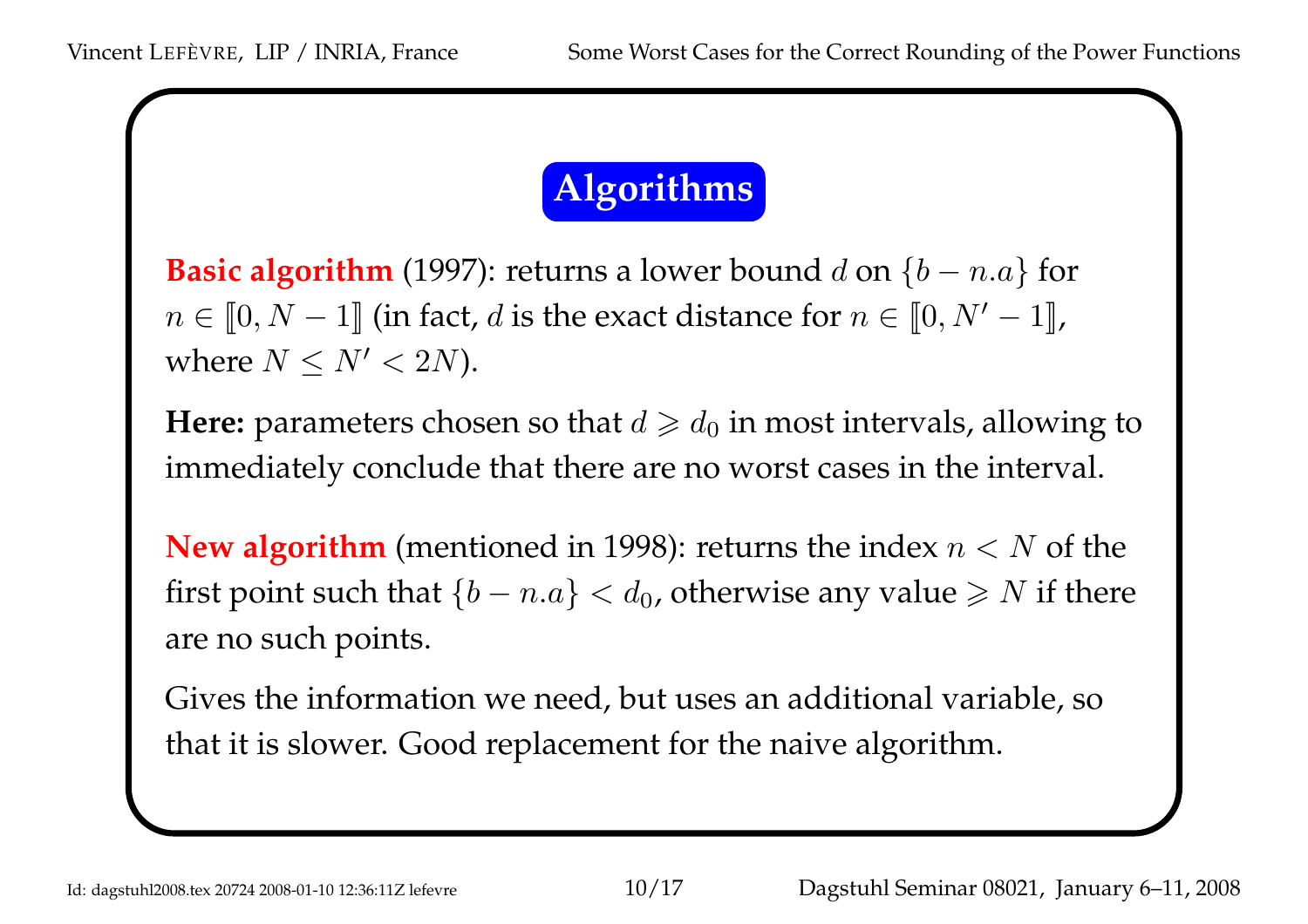Another improvement: test with a shift (fast!) if it is interesting to replace <sup>a</sup> sequence of iterations by <sup>a</sup> single one with <sup>a</sup> division.

The necessary data:

- lengths *x* and *<sup>y</sup>*, numbers *u* and *<sup>v</sup>* of these intervals;
- <sup>a</sup> binary value saying whether *<sup>b</sup>* is in an interval of length *x* or *y*;
- the index *<sup>r</sup>* of this interval (new algorithm only);
- the distance *d* between *b* and the left endpoint of this interval.

Immediate consequence of the properties:

- The left endpoint of an interval *x r* has index *r*.
- The left endpoint of an interval  $y_r$  has index  $u + r$ .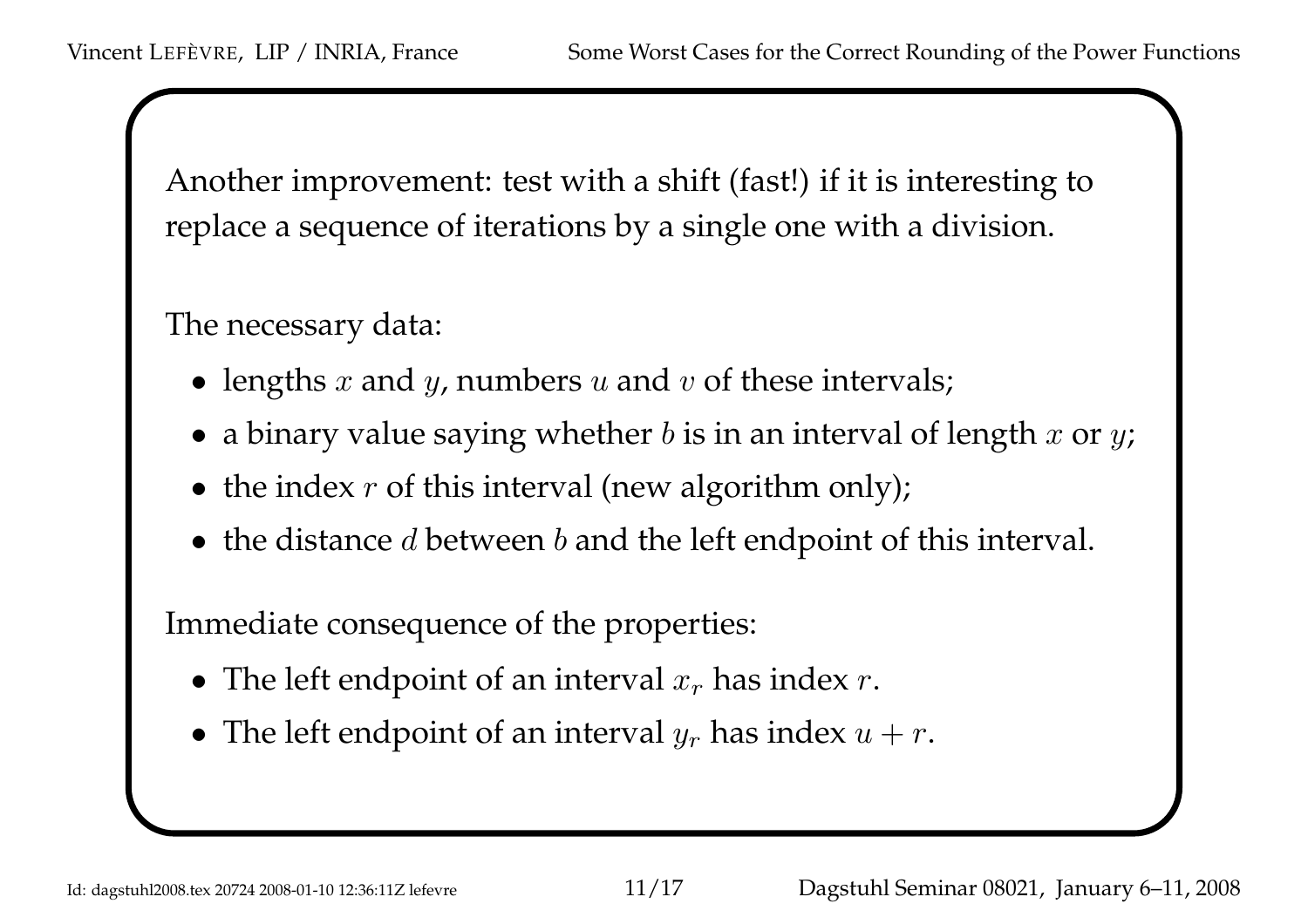#### **Algorithm (Subtractive Version)**

In red: additional instructions for the new algorithm.

**Initialization:**  $x = \{a\}$ ;  $y = 1 - \{a\}$ ;  $d = \{b\}$ ;  $u = v = 1$ ;  $r = 0$ ;

 $\textbf{if}~(d < d_0)$  return  $0$ 

**Unconditional loop:**

$$
\begin{array}{ll}\n\text{if } (d < x) \\
\text{while } (x < y) \\
\text{if } (u + v \geq N) \text{ return } N \\
y = y - x; \ u = u + v; \\
\text{if } (u + v \geq N) \text{ return } N \\
x = x - y; \\
\text{if } (d \geq x) \ r = r + v; \\
v = v + u; \\
\text{if } (d < x) \ r = r + v; \\
v = v + u;\n\end{array}\n\qquad\n\begin{array}{ll}\n\text{else} \\
\text{if } (d < d_0) \text{ return } N \\
\text{while } (y < x) \\
\text{while } (y < x) \\
\text{if } (u + v \geq N) \\
x = x - y; \\
y = y - x; \\
\text{if } (d < x) \ r = r \\
u = u + v;\n\end{array}
$$

```
(v_0) return r + u\geqslant N) return N
       y; v = v + u;
   N) return
N
       r
+
u;
```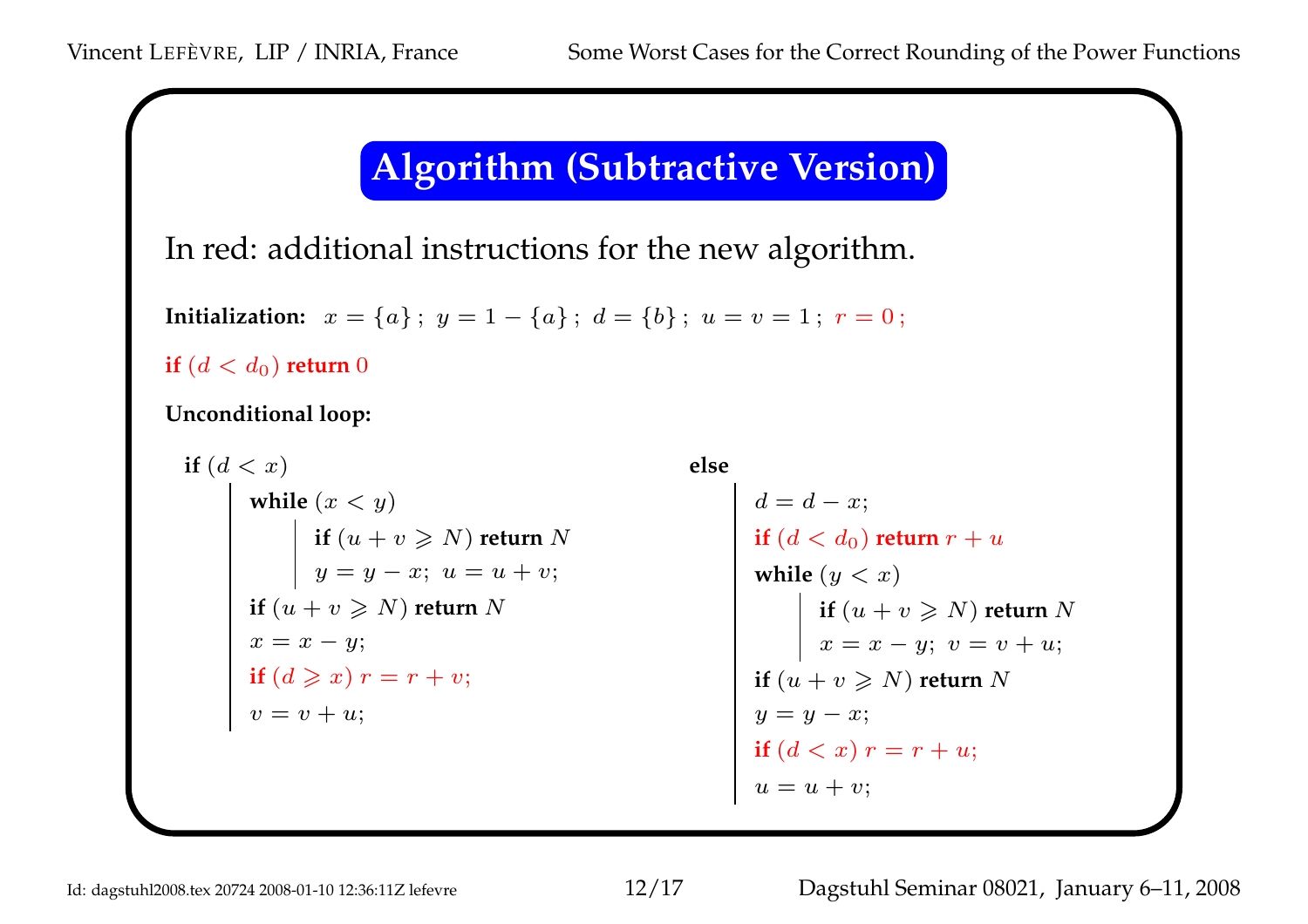# Application to the functions  $f_n(x) = x^n$

- Only one exponent to test:  $f_n(2x) = 2^n f_n(x)$  and  $f_n(x)$  have the same significand.
- Input interval  $[1, 2)$  decomposed into  $2^{13} = 8192$  sub-intervals.
- For each sub-interval: the main test (see next slide).
- Second step to filter the spurious worst cases and the least interesting ones.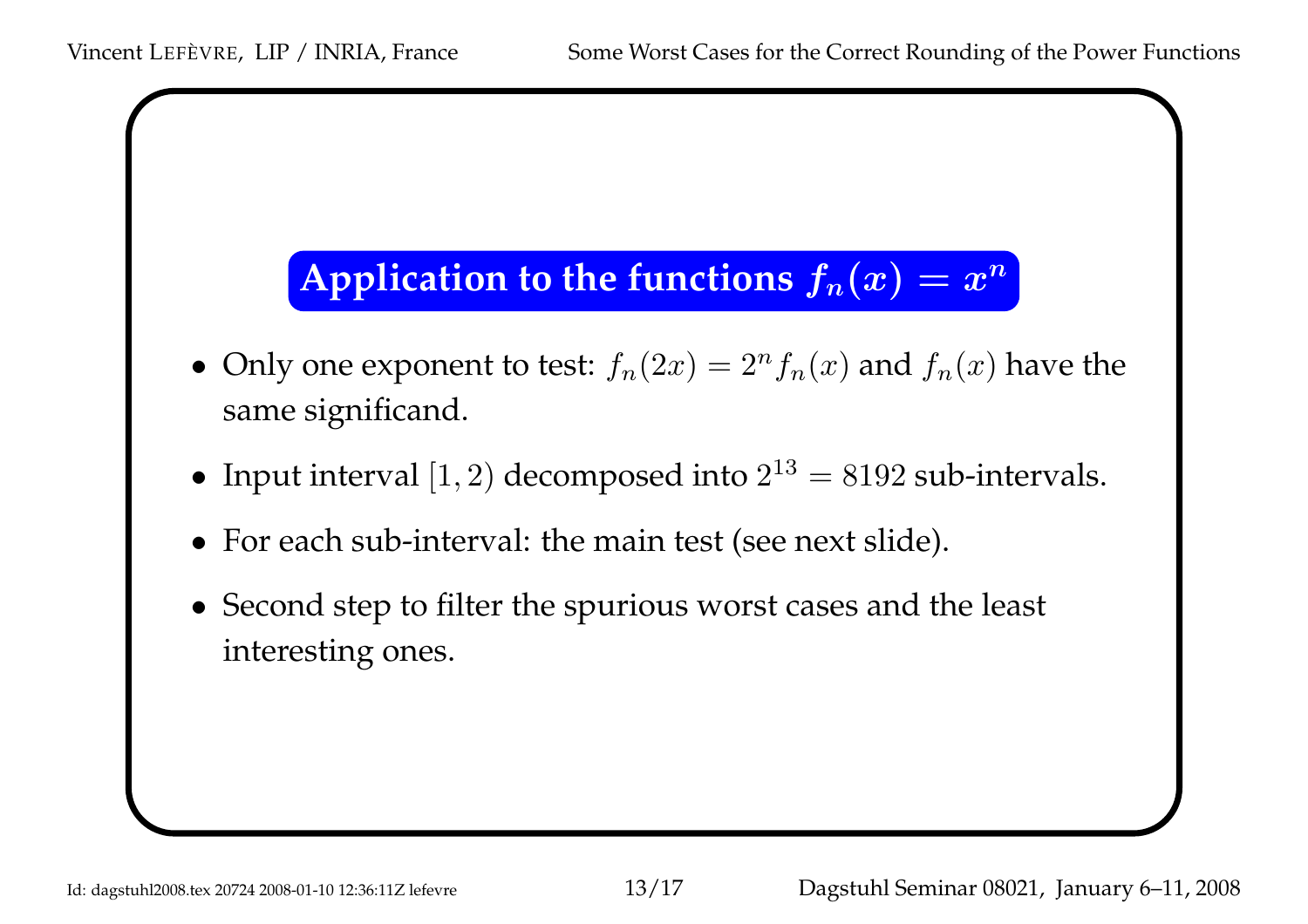For each sub-interval:

- $\bullet$   $f_n$  approximated by a degree-*d* polynomial (for  $n = 383$ ,  $d = 11$ to 13, with coefficients on 128 to 576 bits – TODO: reduce the size of the longest coefficients since they are very small);
- code  $(C + mpn$  layer of GMP) is generated: my algorithm is applied on sub-intervals of  $2^{15}=32768$  points (64-bit integer arithmetic)*,* and in case of failure,  $2^{12} = 4096$  or (for large  $n$ )  $2^{11} = 2048$  points, and if this still fails, the naive method;
- if supported, the code is compiled using -fprofile-generate and tested on the first  $2^8=256$  sub-intervals;
- the code is recompiled using -fprofile-use and run.

 $n = 383: 140$  to 250 seconds per sub-interval on a 2.2 GHz Opteron.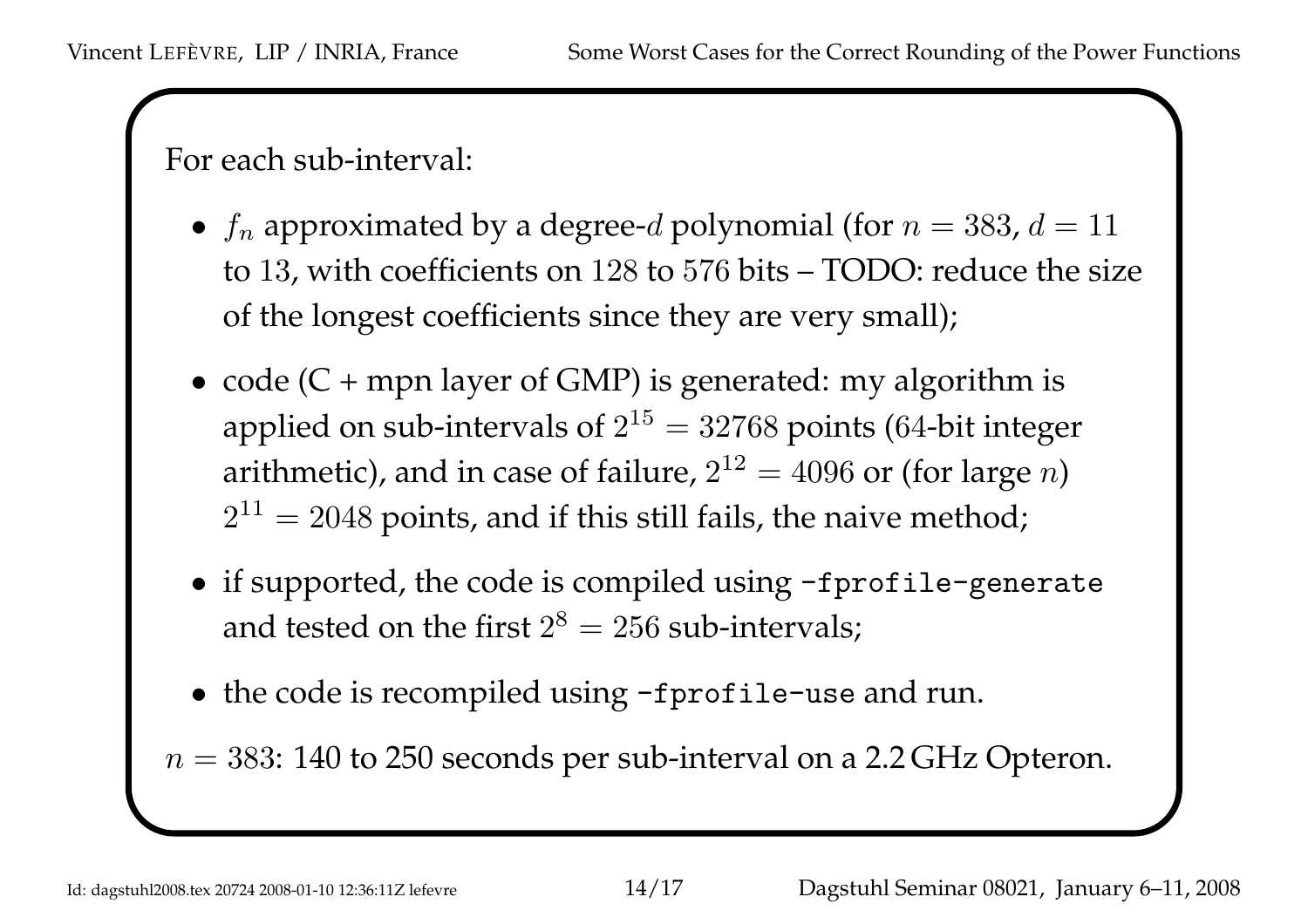### **Current Results (to nearest,** *n* **from 3 to 388 )**

| Values of $n: \exists x$ such that the significand of $x^n$ has k identical bits after the rounding bit (exact cases excluded)     | $\boldsymbol{k}$ |
|------------------------------------------------------------------------------------------------------------------------------------|------------------|
| 32                                                                                                                                 | 48               |
| 76, 81, 85, 200, 259, 314, 330, 381                                                                                                | 49               |
| 9, 15, 16, 31, 37, 47, 54, 55, 63, 65, 74, 80, 83, 86, 105, 109, 126, 130, 148, 156, 165, 168, 172, 179, 180, 195, 213, 214, 218,  | 50               |
| 222, 242, 255, 257, 276, 303, 306, 317, 318, 319, 325, 329, 342, 345, 346, 353, 358, 362, 364, 377, 383, 384                       |                  |
| 10, 14, 17, 19, 20, 23, 25, 33, 34, 36, 39, 40, 43, 46, 52, 53, 72, 73, 75, 78, 79, 82, 88, 90, 95, 99, 104, 110, 113, 115, 117,   |                  |
| 118, 119, 123, 125, 129, 132, 133, 136, 140, 146, 149, 150, 155, 157, 158, 162, 166, 170, 174, 185, 188, 189, 192, 193, 197,       | 51               |
| 199, 201, 205, 209, 210, 211, 212, 224, 232, 235, 238, 239, 240, 241, 246, 251, 258, 260, 262, 265, 267, 272, 283, 286, 293,       |                  |
| 295, 296, 301, 302, 308, 309, 324, 334, 335, 343, 347, 352, 356, 357, 359, 363, 365, 371, 372, 385                                 |                  |
| 3, 5, 7, 8, 22, 26, 27, 29, 38, 42, 45, 48, 57, 60, 62, 64, 68, 69, 71, 77, 92, 93, 94, 96, 98, 108, 111, 116, 120, 121, 124, 127, |                  |
| 128, 131, 134, 139, 141, 152, 154, 161, 163, 164, 173, 175, 181, 182, 183, 184, 186, 196, 202, 206, 207, 215, 216, 217, 219,       | 52               |
| 220, 221, 223, 225, 227, 229, 245, 253, 256, 263, 266, 271, 277, 288, 290, 291, 292, 294, 298, 299, 305, 307, 321, 322, 323,       |                  |
| 326, 332, 349, 351, 354, 366, 367, 369, 370, 373, 375, 378, 379, 380, 382                                                          |                  |
| 6, 12, 13, 21, 58, 59, 61, 66, 70, 102, 107, 112, 114, 137, 138, 145, 151, 153, 169, 176, 177, 194, 198, 204, 228, 243, 244,       | 53               |
| 249, 250, 261, 268, 275, 280, 281, 285, 297, 313, 320, 331, 333, 340, 341, 344, 350, 361, 368, 386, 387                            |                  |
| 4, 18, 44, 49, 50, 97, 100, 101, 103, 142, 167, 178, 187, 191, 203, 226, 230, 231, 236, 273, 282, 284, 287, 304, 310, 311, 312,    | 54               |
| 328, 338, 355, 374, 388                                                                                                            |                  |
| 24, 28, 30, 41, 56, 67, 87, 122, 135, 143, 147, 159, 160, 190, 208, 248, 252, 264, 269, 270, 279, 289, 300, 315, 339, 376          | 55               |
| 89, 106, 171, 247, 254, 278, 316, 327, 348, 360                                                                                    | 56               |
| 11, 84, 91, 234, 237, 274                                                                                                          | 57               |
| 35, 144, 233, 337                                                                                                                  | 58               |
| 51,336                                                                                                                             | 59               |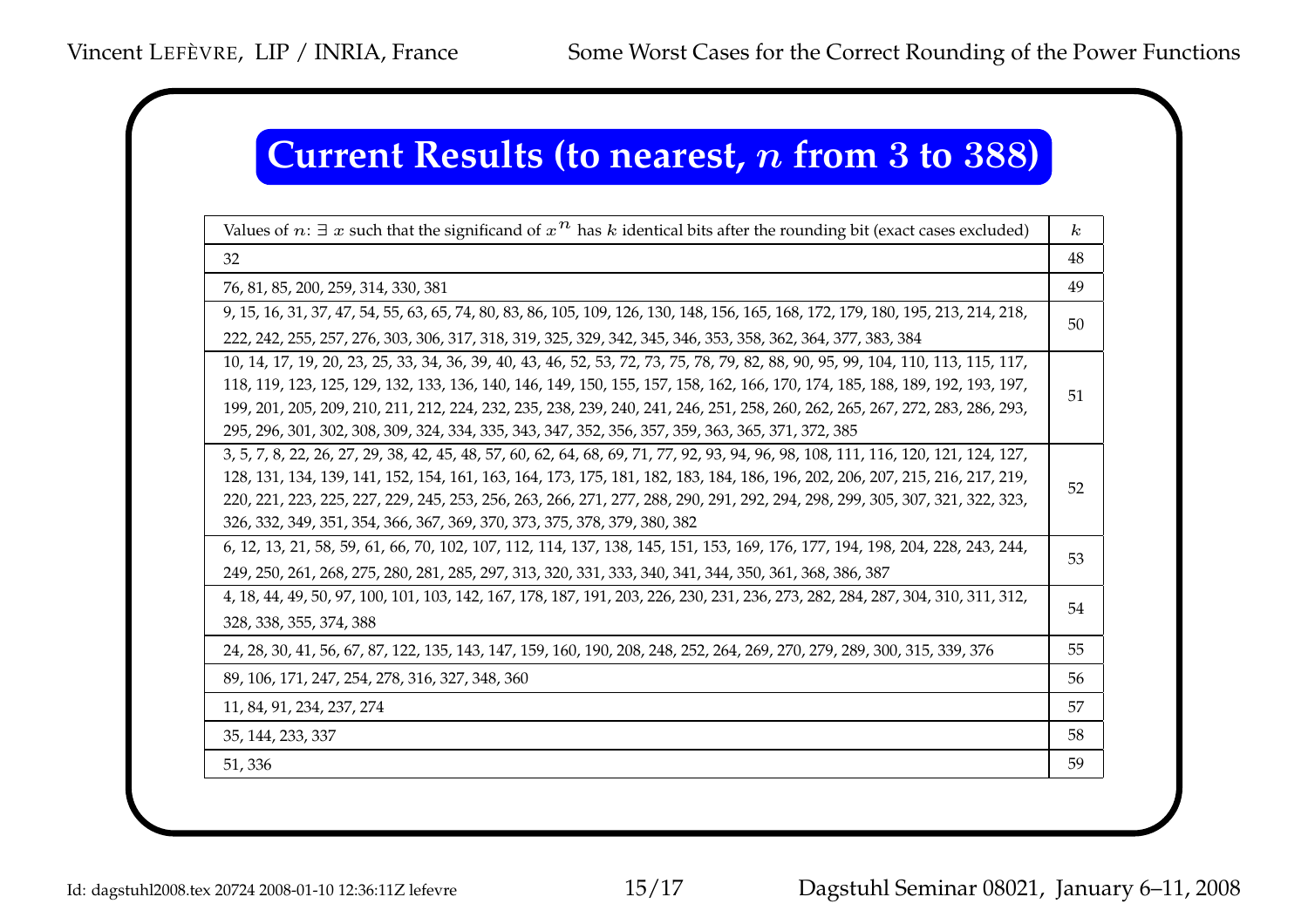#### **Fast Detection of the Exact Cases of** *x y*

On the *exact cases*, Ziv's iteration doesn't terminate.

*→* They need to be detected. With the knowledge of the worst case on some input subset S, this can be done in <sup>a</sup> few cycles.

- Let  $x = 2^E m$ ,  $y = 2^F n$ ,  $z = 2^G k$ , where  $m$ ,  $n$ ,  $k$  are odd integers.  $x^y = z \ \ \Leftrightarrow \ \ 2^{E \cdot 2^F n} m^{2^F n} = 2^G k \ \ \Leftrightarrow \ \ E \cdot 2^F n = G \ \wedge \ m^{2^F n} = k \, .$ If  $n < 0$ , then  $m = k = 1$  (trivial case). Now assume  $m, n, k > 0$ .
- If  $x^y$  is representable on 54 bits with  $m \geq 3$ , then either one has  $y \in \llbracket 1, 34 \rrbracket$  or  $y$  is such that  $F \in \llbracket -5, -1 \rrbracket \ \land \ 1 \leq n \leq 33.$
- Worst case of  $h_y(m) = m^y$  for these values of *y* and  $m < 2^{53}$ ? Let  $X = 1 + (m-1)/2^{53}$ . We test  $f_y(X) = \left(1 + (X-1) \cdot 2^{53}\right)^y$  $\left.\rule{-2pt}{10pt}\right)$ in [1*,* 2) split into sub-intervals (of small lengths for small *X*).